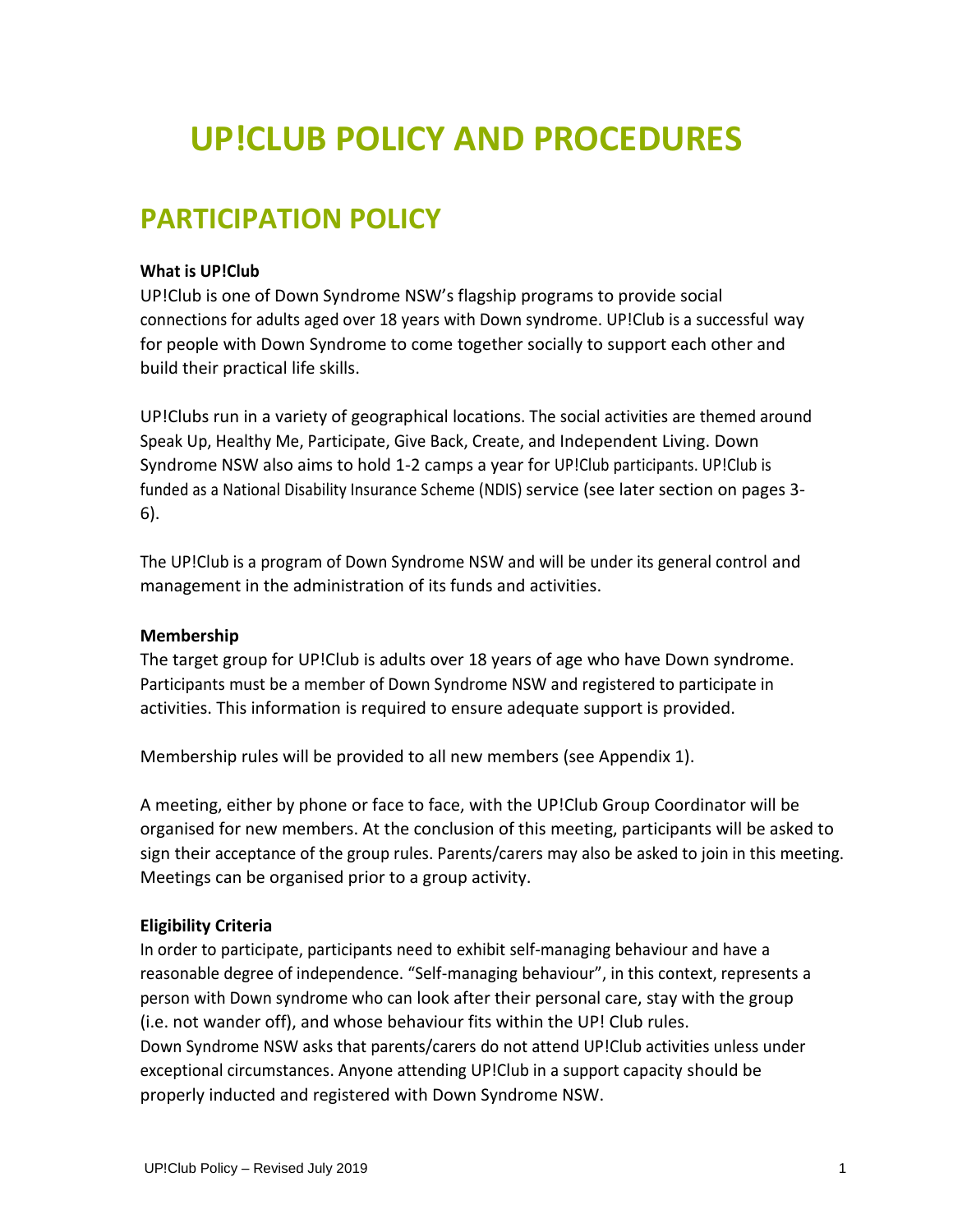Down Syndrome NSW provides support within its own staffing resources, and generally ensures there is a participant to staff/volunteer ratio of 1 to 3 or 1 to 4, depending on the nature of the activity.

UP!Club is not a respite service. Down Syndrome NSW is not obligated to support those persons who do not fit the eligibility criteria for UP!Club or who do not abide by the membership rules. Down Syndrome NSW will refer applicants to other services as appropriate if they do not fit the eligibility criteria.

### **Individual Needs**

The UP!Club will meet the individual needs of its participants within the limits of its resources. For participants with individual dietary and medication needs, it is important that the participants (and their families/carers) let Down Syndrome NSW know of these special needs. Down Syndrome NSW staff and volunteers cannot provide medication assistance, however arrangements for medications will need to occur at UP!Club Camps, where participants stay overnight.

If participants display any inappropriate behaviour, an individual plan will be formed by the Group Coordinator to enable staff and volunteers to support that participant so as he/she can participate independently in the group. Support may also be obtained from Behaviour Support staff.

Participants will be encouraged to contact Down Syndrome NSW for information about support for all aspects of their lives.

### **NDIS Service**

The advent of the NDIS has led to changes in UP!Club. The Board of Directors of Down Syndrome NSW agreed in early 2018 that the best way to ensure the long term sustainability of UP!Club was to register as an NDIS Service Provider and ask participants to contribute to the cost of operating UP!Club. Down Syndrome NSW has endeavoured to minimise the impact of these changes by ensuring our service fees are set lower than the NDIS Price Guide.

Down Syndrome NSW is a registered provider under the following classes:

- Participation in community, social and civic activities (*relevant to UP!Club*)
- Group and centre-based activities
- Developing life skills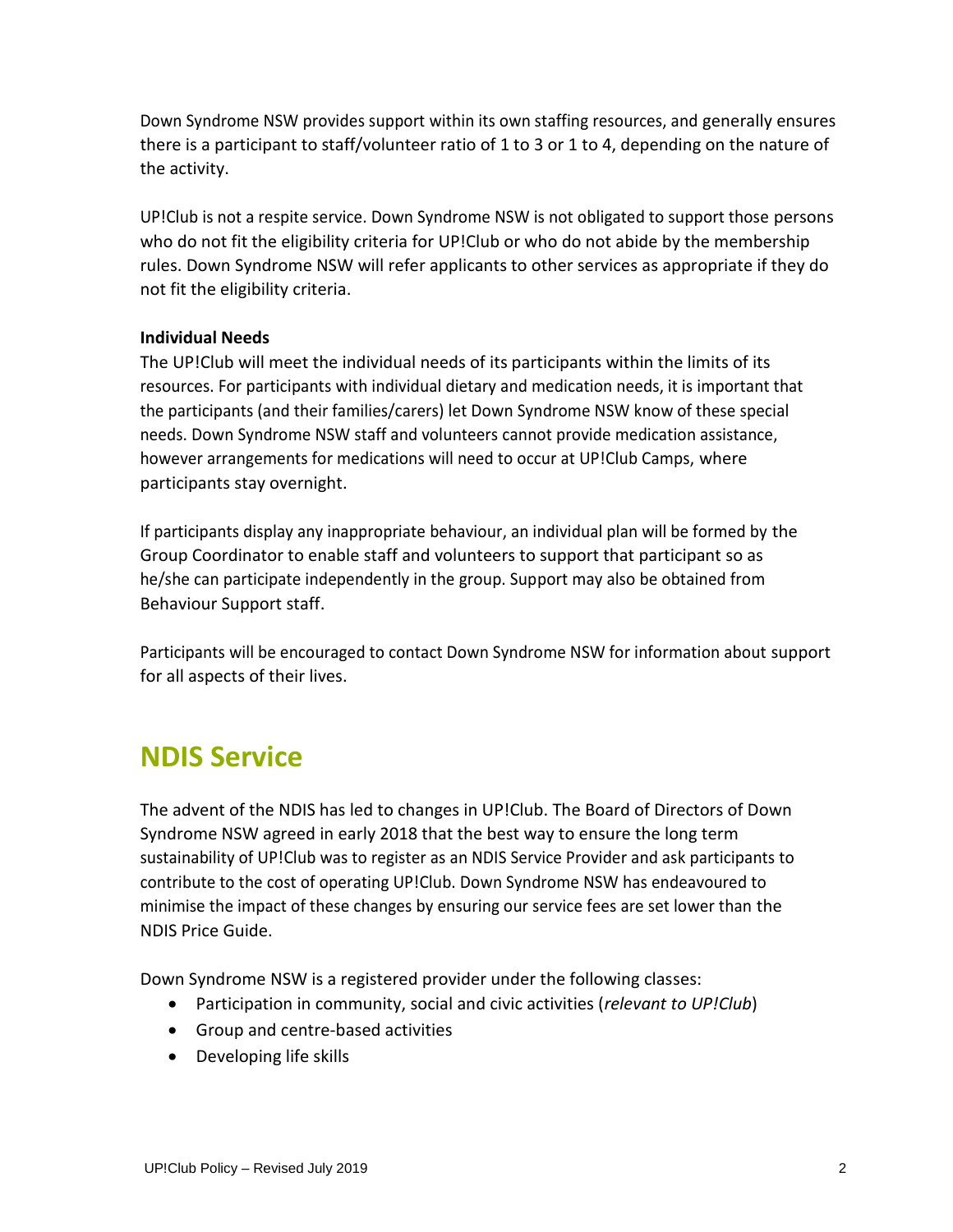# **NDIS Service Principles**

As a service provider funded under the National Disability Insurance Scheme (NDIS), the NDIS Code of Conduct applies to our work, and therefore Down Syndrome NSW will:

- Act with respect for individual rights to freedom of expression, selfdetermination, and decision-making in accordance with relevant laws and conventions.
- Respect the privacy of people with disability.
- Provide supports and services in a safe and competent manner with care and skill.
- Act with integrity, honesty, and transparency.
- Promptly take steps to raise and act on concerns about matters that might have an impact on the quality and safety of supports provided to people with disability.
- Take all reasonable steps to prevent and respond to all forms of violence, exploitation, neglect, and abuse.
- Take all reasonable steps to prevent sexual misconduct.

# **NDIS Service Delivery Costs**

Each UP!Club generally runs activities three times per month, however this varies between UP!Club groups. Down Syndrome NSW will send details of activities run throughout the year via a program. The program, available on the UP!Club website, lists the activities that Down Syndrome NSW proposes it will run during the following calendar months.

If the participant wishes to attend an UP!Club activity, they must make a booking with Down Syndrome NSW by the closing date for bookings. Bookings can be made with Down Syndrome NSW by phone or via the online booking form on the UP!Club website. The participant may choose to participate in as few or as many activities as they like.

The cost to attend UP!Club activities is a service cost claimable under the NDIS. Down Syndrome NSW requires all participants to have in place an NDIS Service Agreement with Down Syndrome NSW, and pay a service cost to attend UP!Club which provides for the sustainability of the entire operation and is shared equally amongst participants. The focus is not so much on who needs more or less support, rather the service cost covers delivery of the service as a whole. The service cost covers a broad range of direct service delivery costs that includes staffing and administrative expenses. Participants are expected to pay for additional ticket costs not covered by NDIS.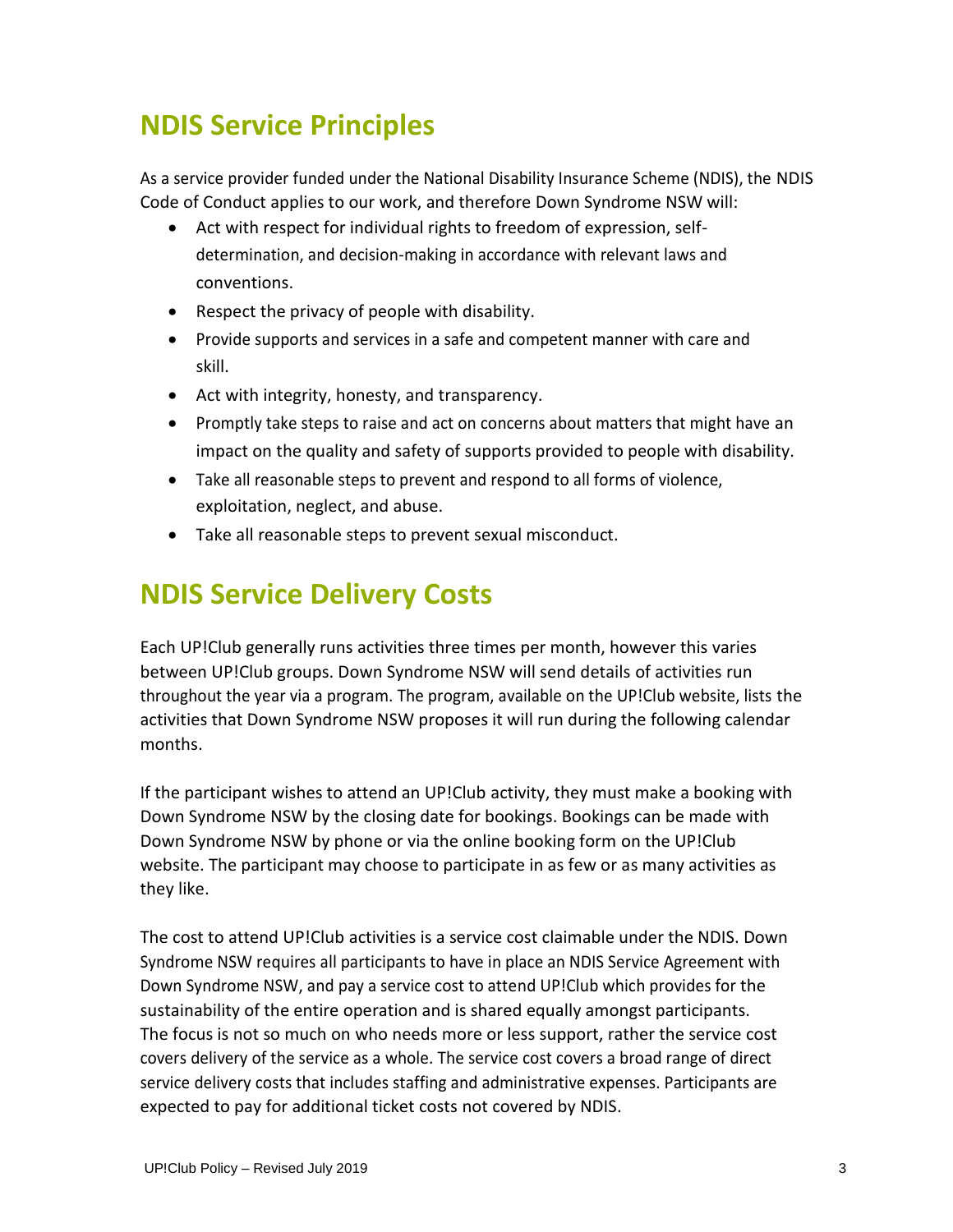The cost of each UP!Club activity depends on the duration of the activity. Hourly rates for the UP!Club activities are set out in the Service Agreements. All prices are GST inclusive (if applicable) and include the staff costs for running the activity. Down Syndrome NSW provides fund allocation guidelines which will help participants to consider the costs of participating in 12, 24 or 36 UP! Club activities and/or an UP! Club camp during a 12 month period. Participants will be charged a minimum of three hours attendance whether they choose to arrive late or leave early.

Additional activity costs must be met by the participant and are not included in the hourly rates. Examples of these activity costs include entrance fees, event tickets, meals, travel etc.

UP!Club participants are asked to provide their NDIS plan goals, and Down Syndrome NSW provides an annual summary of how the UP!Club activities contribute to an individual's NDIS plan goals.

#### **Cancellation Policy**

Some activities require payment during the registration process. All payments are to be made to Down Syndrome NSW via the website.

In the case of a member booking to attend a ticketed activity and cancelling prior to making payment, the member will still be required to pay for the activity unless the ticket is sold to another attendee.

In the case of a member being unable to attend an activity they have booked for, a minimum of 48 hours' notice is required. Members who do not give sufficient notice may be charged the service cost for the activity.

#### **Priority of Access**

Priority will be given to participants who book first for any activity. If there is a demand, and an activity is overbooked, a similar activity may be organised for those who were unable to attend the first activity.

#### **Attendance at Camps**

Ideally, a member must participate in at least two activities prior to attending an UP!Club camp. For participants outside the Sydney metropolitan area, a telephone interview will be conducted with the person and their carer to determine eligibility.

#### **Exiting the Up Club**

Participants in UP!Club can opt in for as many activities on the program as they choose to attend. Members may leave the UP! Club in the event that: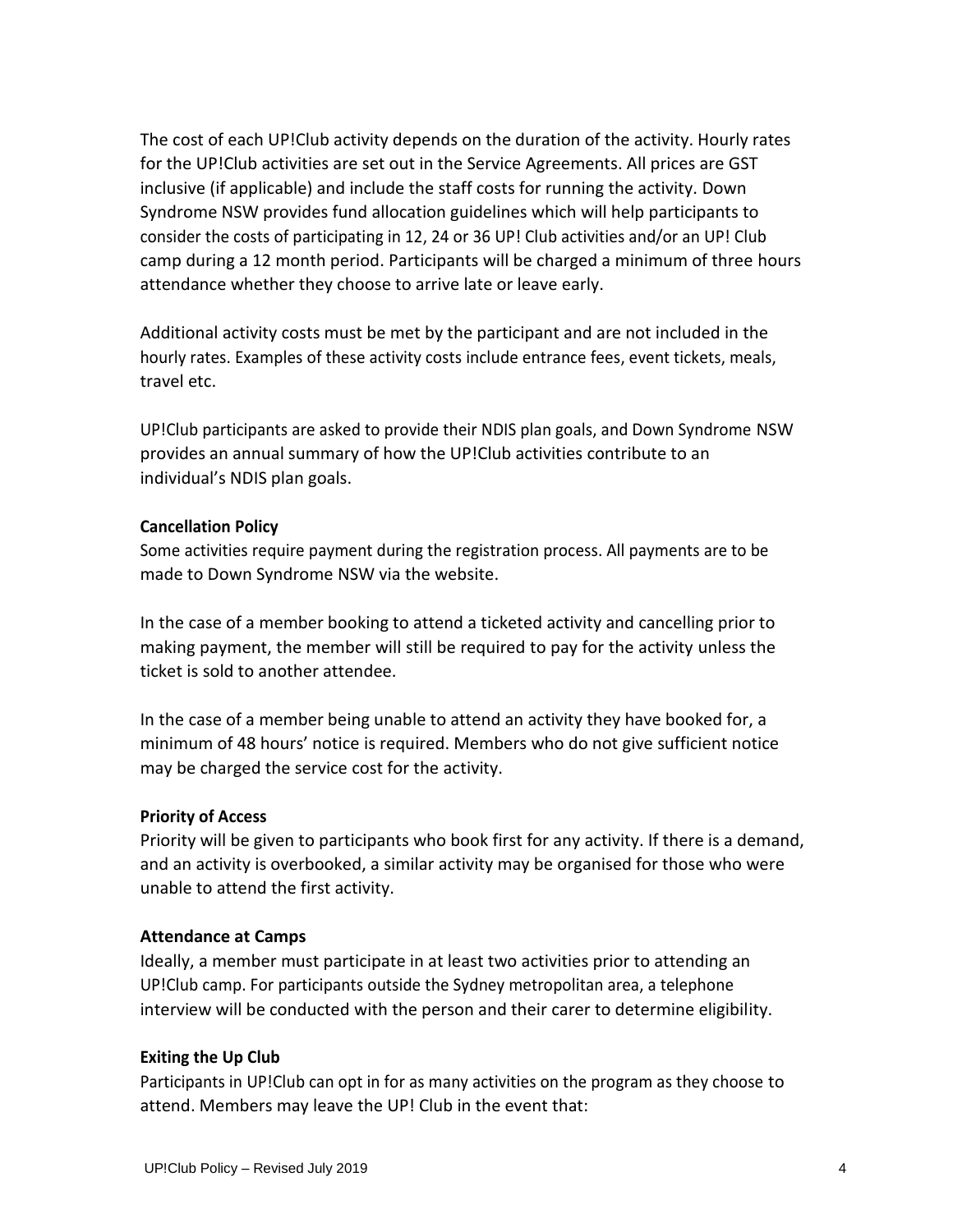- they choose to exit the UP! Club.
- they are no longer exhibiting self-managing behaviour and choose not to take the recommended actions to assist them.

Where it is deemed that a person is no longer self-managing, the person can request a meeting with the Group Coordinator or the UP!Club Manager to explore opportunities for remaining in the UP! Club.

In such cases where members are unable to remain in the UP! Club, they and their parents/carers will be referred to Down Syndrome NSW Information and Support team for other appropriate services.

### **Suspension**

A member may be asked to leave an activity if they disregard group rules. Three spoken warnings will be given. Following this the member will be asked to return home. Parents/carers will be contacted and will be required to collect members or pay for suitable transport.

### **DECISION MAKING AND CHOICE**

The UP!Club supports an individual's right to participate in decisions about the service they access. Participants can be involved in making decisions about group activities by:

- Participating in planning meetings (held twice/year)
- Suggesting ideas
- Voting on other members ideas

Participants are strongly encouraged to be involved in deciding group activities by attending planning meetings.

Staff and volunteers are encouraged to support participant's individual choices providing they are reasonable in the group context. Participants have a right to make their own decisions whilst participating in the UP! Club.

Staff/volunteers have a responsibility and duty of care to discuss any decision that may result in a participant getting hurt or being asked to leave the activity. Staff/volunteers must warn members about the potential consequences of their decisions, rather than making decisions on behalf of participants.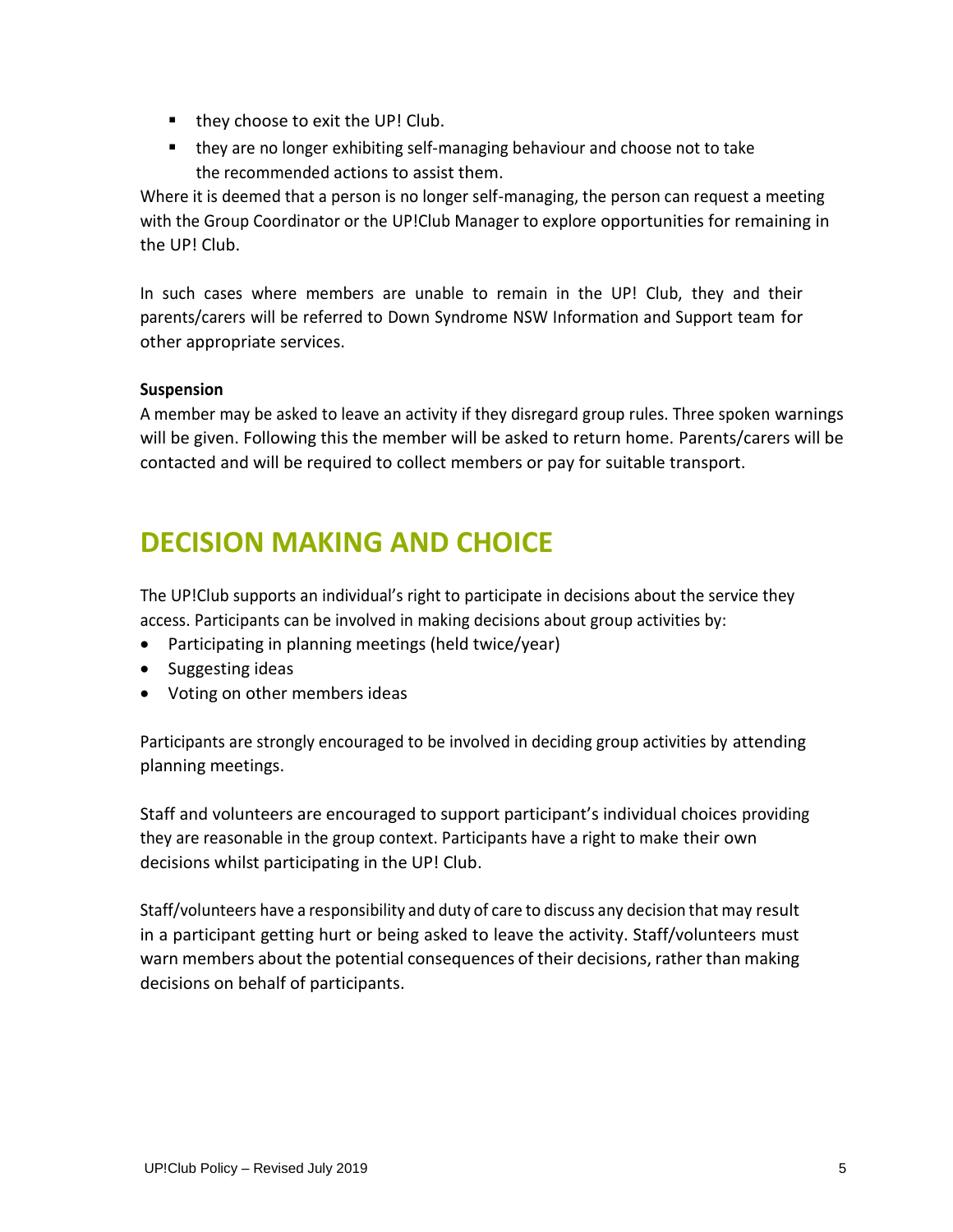### **PARTICIPATION AND INTEGRATION**

The UP! Club promotes meaningful participation and integration with the community through the organisation of group activities for its members.

The UP! Club provides opportunities for its members to develop independence through gaining experience in accessing community services e.g. using public transport, accessing entertainment venues.

The UP! Club aims to bring together people with a shared experience to promote social connections, self-esteem, friendships and a sense of belonging.

The UP! Club aims to provide its members with the opportunity to experience new activities in the community which are age appropriate. The UP! Club will respond to the cultural, linguistic and religious backgrounds of its members as needed.

To ensure a diverse range of activities are included in the UP!Club program, a range of themes have been created that cater for a broad range of interests and skill development. These are; **Speak Up:** Activities focused on improving communication skills such as public speaking and leadership workshops.

**Healthy Me:** Participants learn about healthy food choices, how to cook and get involved in a range of physical activities.

**Participate:** Social activities that involve getting out and about in the community. Activities are wide ranging and include eating at restaurants, going to the movies and singing Karaoke.

**Give Back:** Activities are purpose based allowing participants to actively contribute to their community. Volunteering brings a tremendous sense of satisfaction and purpose.

**Create:** Participants are encouraged to unleash their creative genius through painting, photography, music, drama, pottery, craftwork and dance. Creating builds confidence and gives a sense of accomplishment.

**Independent Living:** Assisting those who have goals to live more independently. Activities include grocery shopping, use of public transport and learning money management skills. Practical activities help participants learn and build confidence.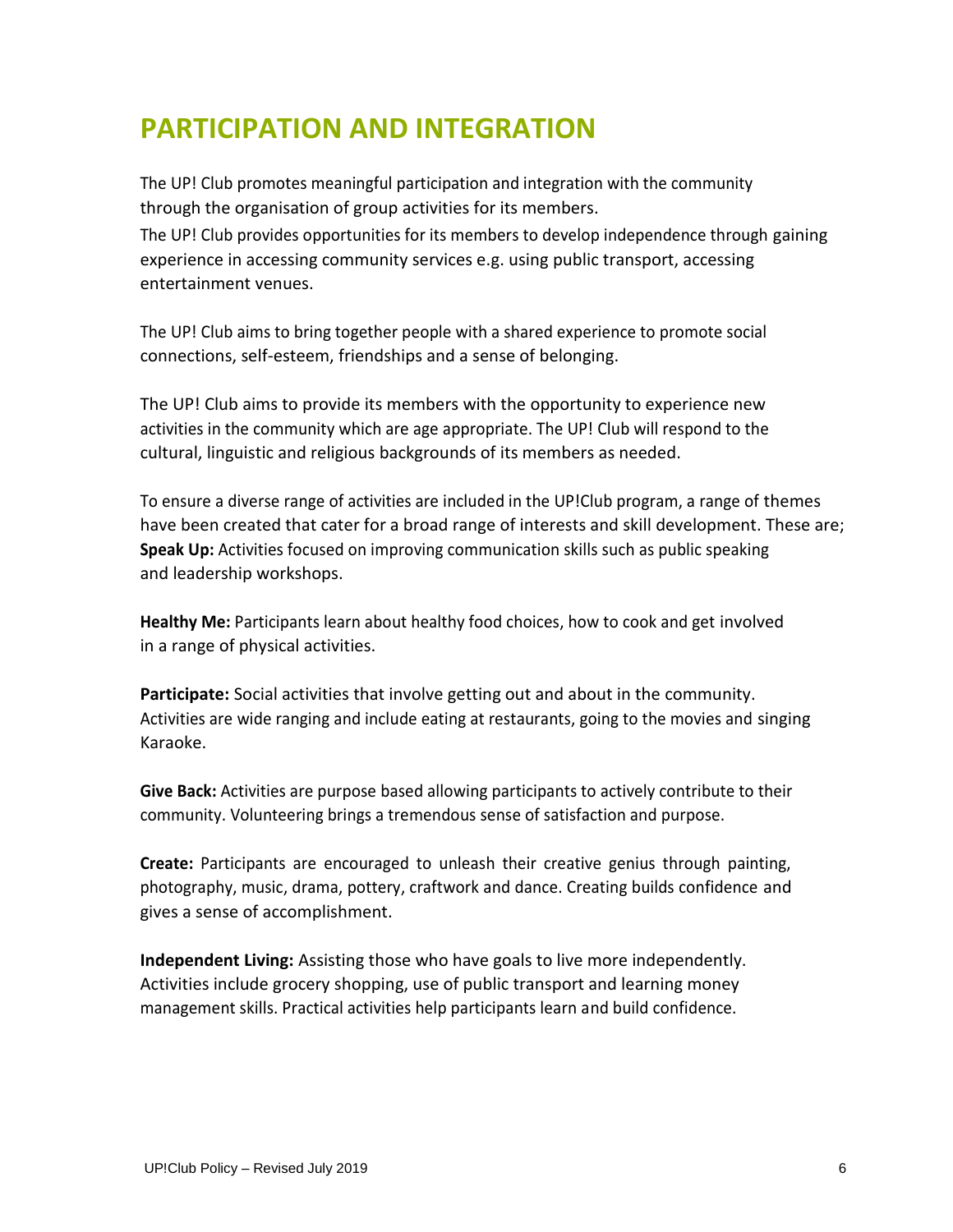# **VALUED STATUS**

The UP!Club aims to promote the acceptance of people with Down syndrome as valued members of an inclusive society. The UP!Club focuses on increasing independence and integration into the community by providing regular opportunities for social activities.

The UP!Club will aim to create a positive image and promote the abilities of people with Down syndrome by educating its members to participate confidently in a range of social settings.

The UP!Club encourages its members to access age appropriate mainstream activities and programs.

The UP!Club will promote images that confer the positive and valued status of its participants in all its publications and activities.

### **PRIVACY, DIGNITY AND CONFIDENTIALITY**

The UP!Club respects its members' right to privacy, dignity and confidentiality in all their dealings with the UP!Club.

### **Maintaining confidentiality**

Staff and volunteers will respect the confidentiality of information obtained in the course of their involvement with the UP!Club. This relates to their present involvement and also extends to when their involvement with the UP!Club has ceased.

Any personal information staff or volunteers learn about a member through their involvement with the UP!Club is confidential. Permission must be given by the participant before any information is disclosed except in a situation of abuse.

The Group Coordinator is required to report any serious incidents (see examples of reportable incidents described below) that occur before, during or after an UP!Club activity. In managing these incidents, Down Syndrome NSW will do its utmost to maintain the privacy and confidentiality of the participants involved, unless there is a duty for Down Syndrome NSW to report the incident to the relevant authorities.

Volunteers will be provided with information about specific support strategies for individuals on a need to know basis. If a volunteer is unsure how to respond to a situation, they are to discuss it with the Group Coordinator or Down Syndrome NSW Behaviour Support specialist.

Personal contact details will not be passed on to other participants without permission.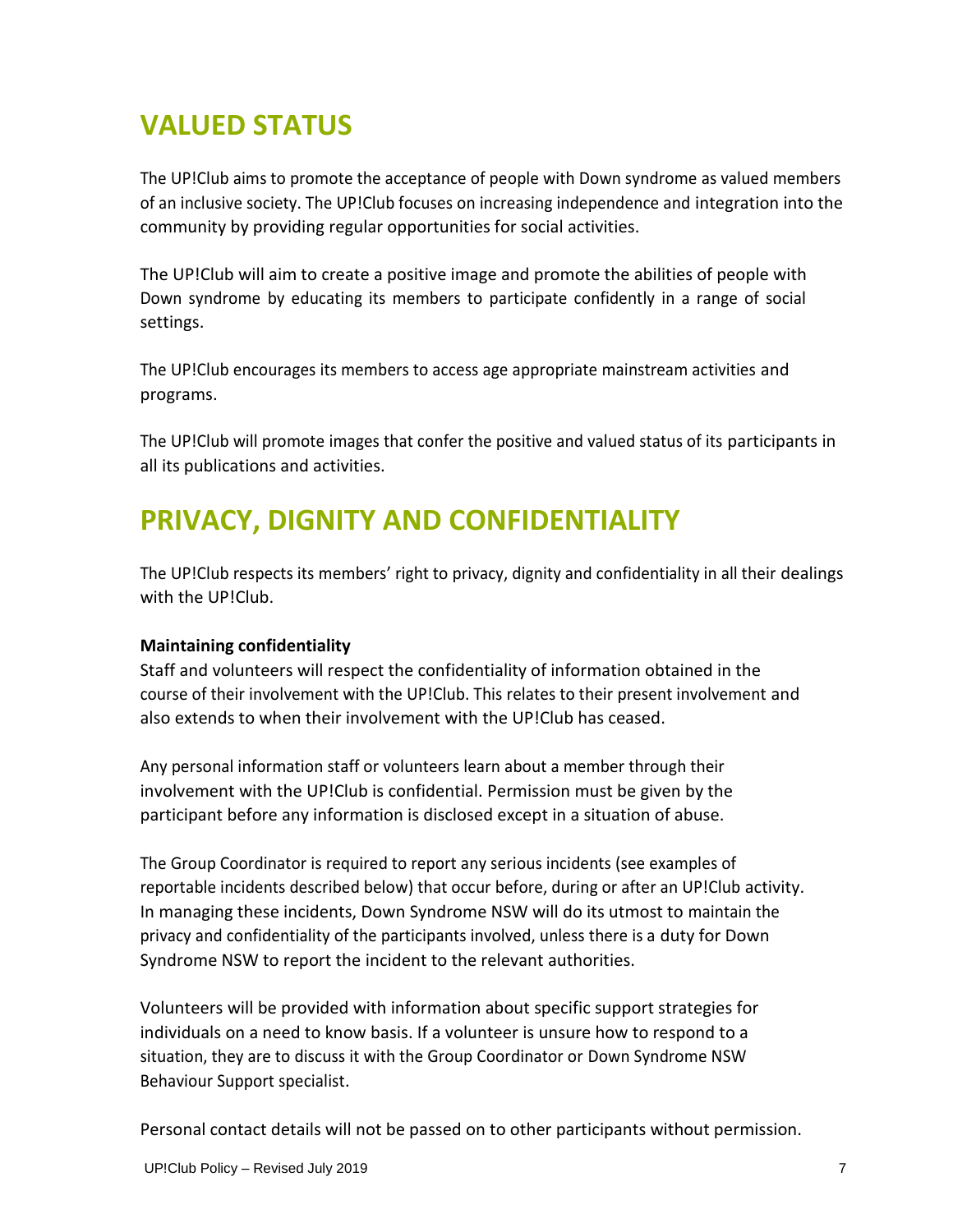#### **Record Keeping**

The UP! Club will only hold information recorded on participant forms, and statistics on participation in activities. Further information may be gathered to collect data and/or information regarding outcomes measurement, via surveys or other methods, with prior consent from the participants.

All items on registration forms must be completed to determine an applicant's eligibility for membership.

In the event of an accident or incident, a report will be written and held by Down Syndrome NSW as per the incident reporting policy.

Reports pertaining to an individual may be accessed by that individual, the Group Coordinator, and management staff. Any other person wishing to gain access to an individual's report must gain the individual's permission, as well as permission of the CEO.

### **Gaining Consent**

In order to pass on any personal information, consent must be given by the individual participant, except where required as part of mandatory reporting. Consent means that the individual fully understands any consequences of the information being passed on. The individual needs to understand that they may withhold consent. There must be no pressure placed on the person to consent. There must be an indicator (verbal or written) that consent has been given.

# **DUTY OF CARE / RISK ASSESSMENT**

Down Syndrome NSW has an ethical commitment and legal obligation to ensure Duty of Care to all participants at UP!Club events. Group Coordinators and volunteers have an obligation to provide care in a safe and appropriate manner.

Duty of Care is the responsibility of all Group Coordinator's and supervising volunteers for avoiding unreasonable risks that may cause injury or harm to an UP!Club participant, volunteer, or person of the general community. This means using common sense to judge situations and/or any potential issues that may arise during the course of an activity. It is the responsibility of the Group Coordinator and volunteers to exercise appropriate care towards the participants.

Whilst a Duty of Care exists for all UP!Club activities, there may be certain activities whereby it is deemed a Risk Assessment report should be completed prior to the activity. Such instances may include an activity that is new to the members or an activity that involves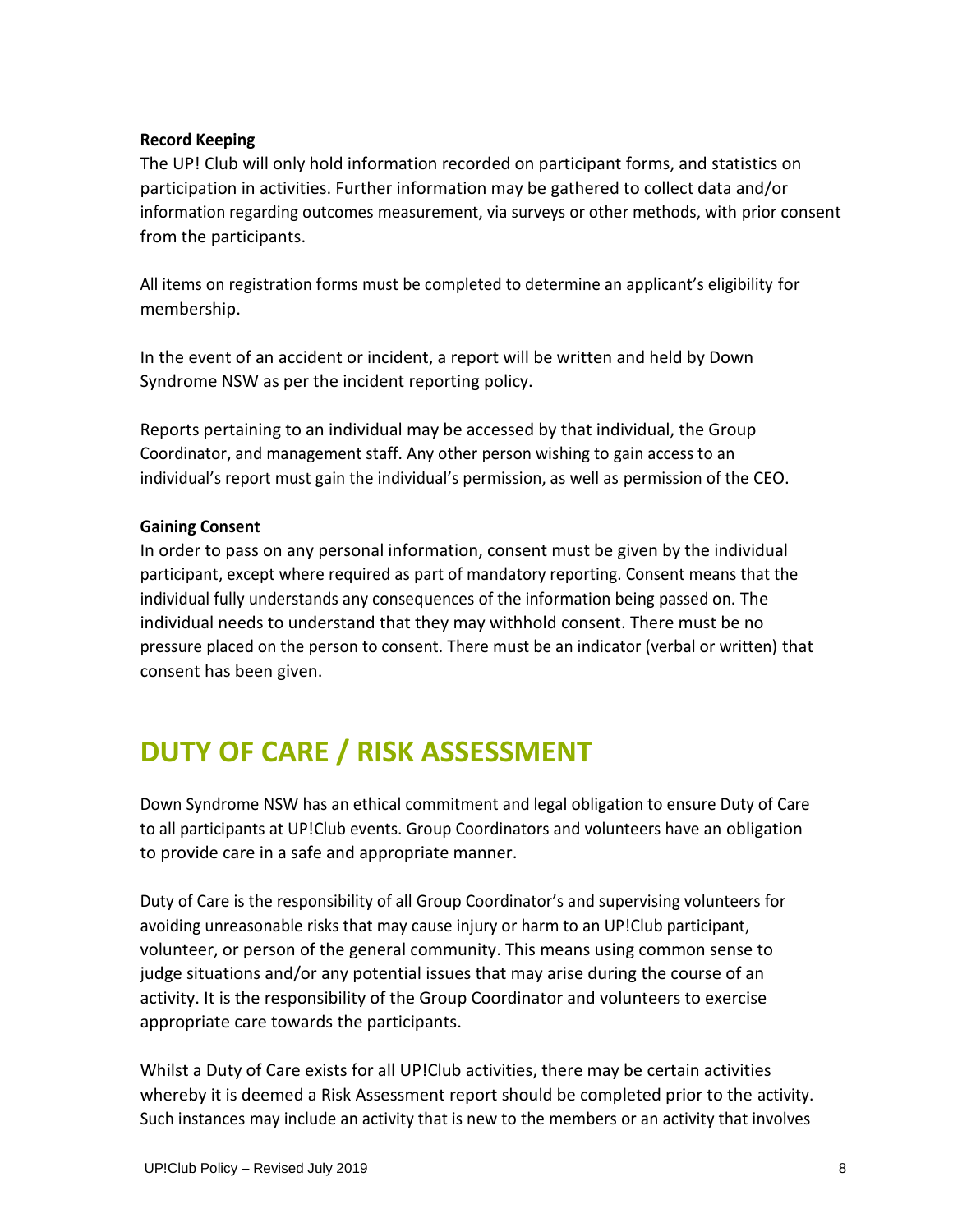higher risk factors than general activities, for example a theme park visit or an UP! Club camp. It is the responsibility of the Group Coordinator and UP!Club Manager to evaluate the risk, complete an UP!Club Risk Assessment report prior to the activity, and make a plan to mitigate risks if they deem necessary. It is the responsibility of the CEO to sign off on risk management plans.

# **Incident Reporting**

Accidents or incidents will be managed in a professional manner, in accordance with Down Syndrome NSW policies. Incidents will be reported in accordance with Down Syndrome NSW Incident Investigation, via the Up!Club specific Incident Report form. Group Coordinators are required to immediately report incidents relating to medical, behavioural, injury or other events that have potential to cause harm to participants, staff or members of the public. Examples of such incidents include members refusing to follow direction, injury due to uneven walking surfaces, illness that requires a member to leave an activity early.

Group Coordinators are also encouraged to report minor events that, if properly addressed, may improve the quality of activities. Examples of this include members arriving without adequate money or equipment, miscommunication regarding meeting points, unexpected issues that arise.

Registered NDIS providers, such as Down Syndrome NSW, are required to notify the NDIS Quality and Safeguards Commission of the following incidents (including allegations) affecting NDIS participants in connection with the provision of NDIS supports and services. Reportable incidents include:

- the death of an NDIS participant
- serious injury of an NDIS participant
- abuse or neglect of an NDIS participant
- unlawful sexual or physical contact with, or assault of, an NDIS participant
- sexual misconduct committed against, or in the presence of, an NDIS participant, including grooming of the NDIS participant for sexual activity
- the unauthorised use of a restrictive practice in relation to an NDIS participant.

### **COMPLAINTS AND DISPUTES**

Members of the UP! Club are free to raise any complaints or disputes regarding the UP!Club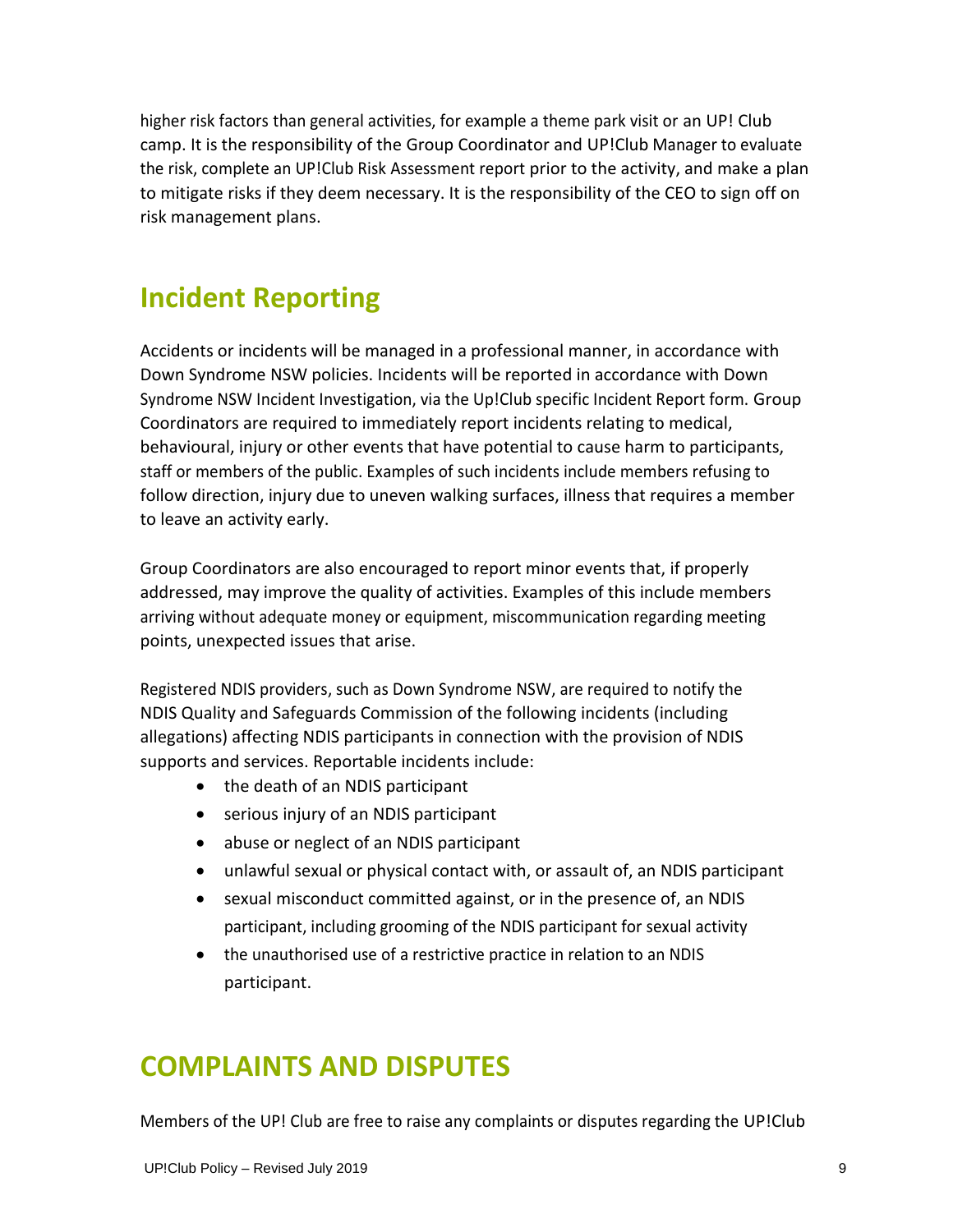without fear of discrimination or retribution.

Complaints by members, staff and volunteers will be dealt with according to the guidelines of Down Syndrome NSW Managing External Feedback and Complaints Policy.

### **ROLE BEARERS**

The UP!Club is a peer support group for adults with Down syndrome. On a bi-annual basis, its membership will nominate candidates and vote to elect a President and Vice President.

The President and Vice President are responsible for carrying out the duties laid out in their respective position descriptions. Upon the conclusion of a term, a President and Vice President may not be nominated for either role in a consecutive term.

# **USE OF VOLUNTEERS**

#### **Recruitment**

The UP! Club will engage volunteers that are suitable to attend UP!Club activities and support Group Coordinators and participants.

Volunteers may be approved to attend UP!Club activities after satisfying all criteria included in the Volunteer Eligibility Checklist:

- Volunteer application form
- Interview and Down Syndrome NSW overview
- Criminal Record Check,Working With Children Check and Photo ID provided
- Volunteer induction training manual, including Code of Conduct and Client Protection Policy
- Reference check

Volunteers must provide a National Police Record Check and Working with Children Check before participating in the group activities. Volunteers will be reimbursed for the cost of providing the check by Down Syndrome NSW after attending three events.

An interview will be held with potential volunteers by the Group Coordinator and/or UP!Club Manager.

Volunteers will undergo an induction which includes an overview of the policies by which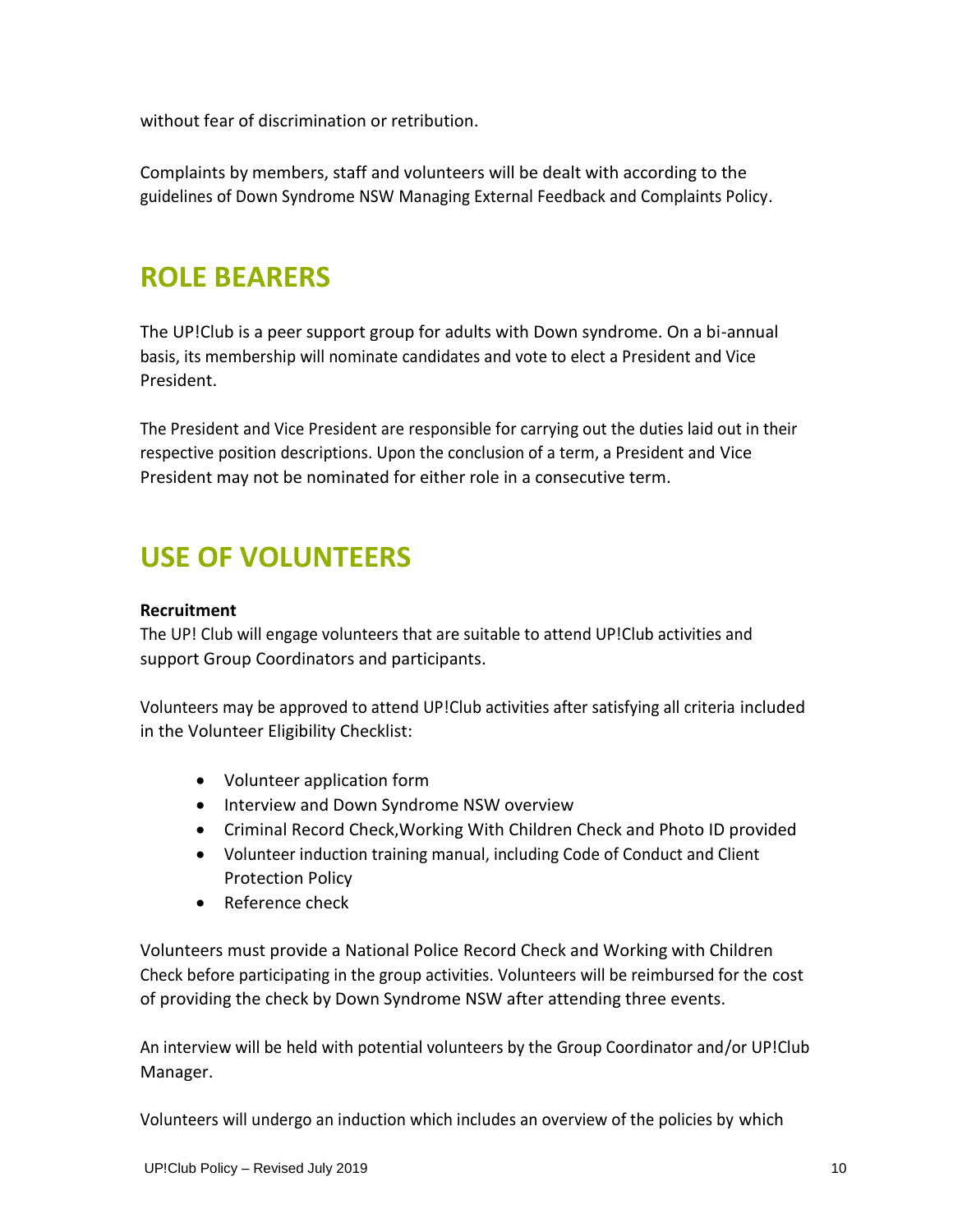they must operate.

Follow up and evaluation communications will be conducted after the first event.

### **Transport of UP!Club Participants**

Down Syndrome NSW staff and volunteers may only transport UP!Club participants in a personal vehicle in the case of an emergency, unless express permission is granted by Down Syndrome NSW CEO (or delegate) or the parent/carer prior to travel.

# **Managing Medication**

Participants attending UP!Club events and camps may be on regular or one-off medication prescribed by a medical doctor or bought over the counter.

Down Syndrome NSW has established Eligibility Criteria for participation in UP!Club. These Eligibility Criteria are that participants need to exhibit self-managing behaviour and have a reasonable degree of independence. "Self-managing behaviour", in this context, represents a person with Down syndrome who can look after their personal care, stay with the group (i.e. not wander off), and whose behaviour fits within the UP!Club rules. UP!Club is not a respite service. Down Syndrome NSW is not obligated to support those persons who do not fit the eligibility criteria for UP!Club. Being on medication and having specific health conditions are not usually considered as barriers to participation.

However, the issue of an individual's medication, does require Down Syndrome NSW to have the following management procedures in place to ensure the well being of participants:

- When a new participant registers to join UP!Club, they are asked if they are on medication, and if so to specify name, dosage and frequency. This information is noted in their Raisers Edge constituent file.
- Prior to any overnight stays, such as camps, the parent or carer is asked about medication needs of each participant. The following information is recorded on a medication form
	- (i) name of the medication
	- (ii) reason for taking the medication
	- (iii) timing and amount of medication (e.g. morning or evening dose)
	- (iv) if the participant is able to self-administer their own medication